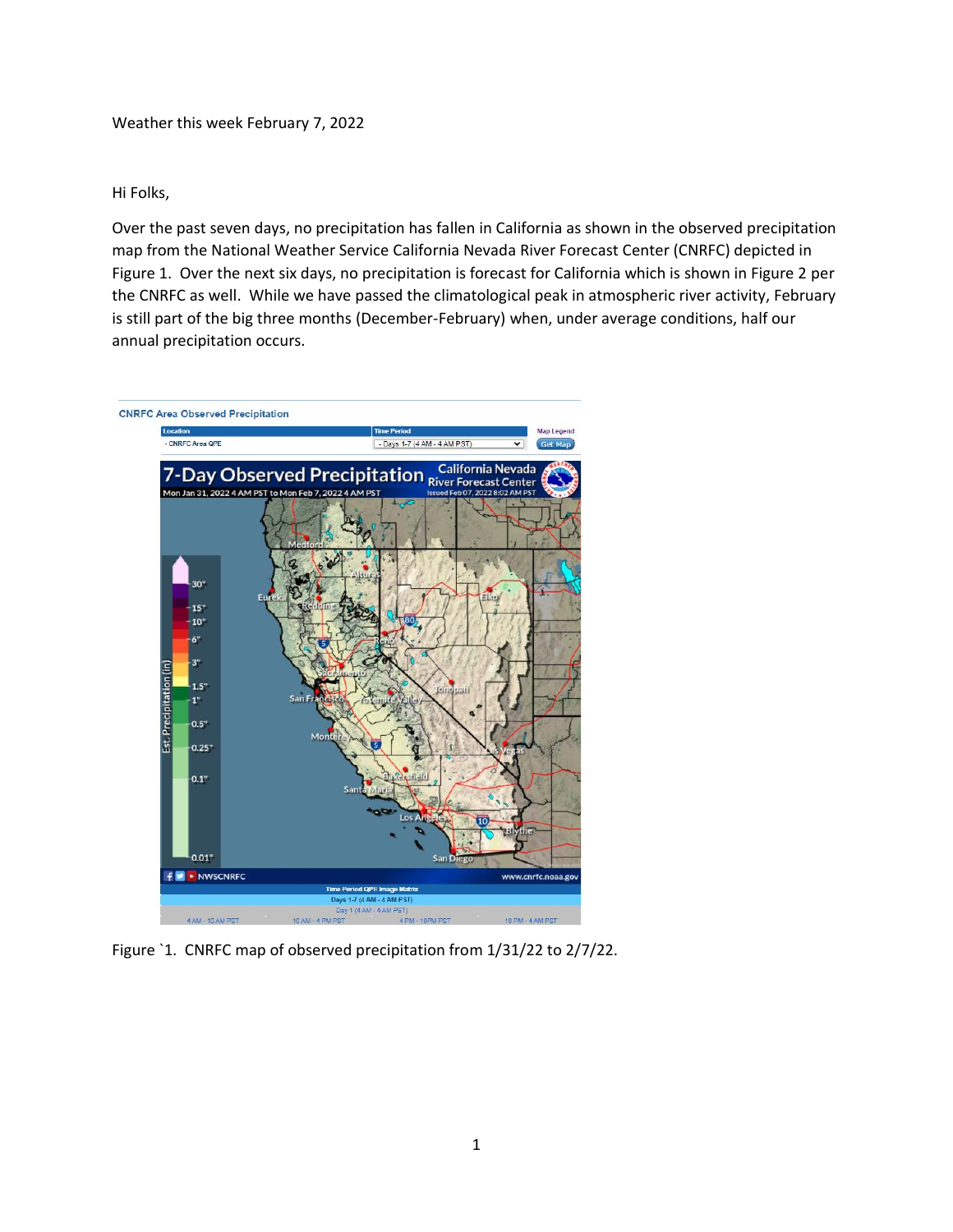## **CNRFC Area Precipitation Forecast**



Figure 2. CNRFC map of forecast precipitation for the next six days. No rain is forecast.

Looking out at the second week of the forecast, the US global forecast model indicates movement of the high-pressure system to the northwest and weather systems sliding down the coast with rain potentially returning around the  $20<sup>th</sup>$  of February. There is significant uncertainty as to if these systems come down the coast offshore which produces wet weather for California or if they come down over land which produces less precipitation and more drying winds. If the high-pressure system moves far enough north and west, storms can cut under the ridge which can lead to stronger atmospheric river events and potentially heavy rainfall events. An update will be provided next week.

Coming of a record to near record dry January, the water year to date precipitation has fallen to near or below average as shown in Figure 3 which is a map of water year to date precipitation from the Western Region Climate Center's California Climate Tracker ([https://wrcc.dri.edu/my/climate/tracker/CA\)](https://wrcc.dri.edu/my/climate/tracker/CA). The southeast deserts of California remain well above average as their annual average precipitation is so small, often less than five inches per year. The North Coast region on the other hand fared the best in January in terms of precipitation, but the amount that fell was well below what normally falls leading to the below annual average conditions there.